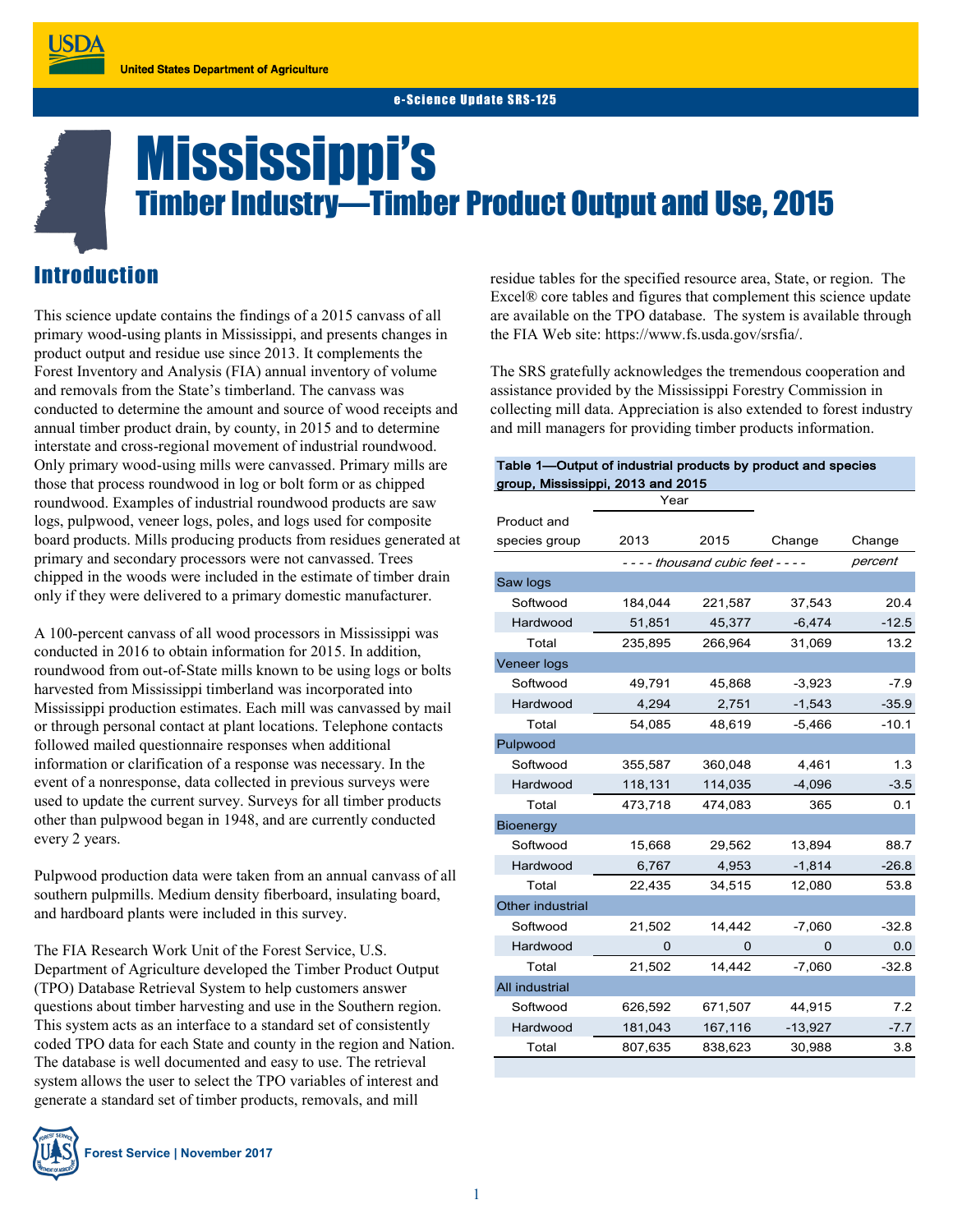## All Products

Industrial timber product output from roundwood increased 31 million cubic feet, or 4 percent, to 838.6 million cubic feet.

Output of industrial softwood roundwood products was up 7 percent, to 671.5 million cubic feet, while output of industrial hardwood roundwood products decreased 8 percent to 167.1 million cubic feet (fig. 1).





Figure 1—Roundwood production for all products by species group and year, Mississippi.

Pulpwood and saw logs were the principal roundwood products in 2015. Combined output of these two products totaled 741 million cubic feet and accounted for 89 percent of the State's total industrial roundwood output (fig. 2).



Total 838 million cubic feet

Figure 2—Roundwood production by type of product, Mississippi, 2015.

Total receipts at Mississippi mills, which included roundwood harvested and retained in the State and roundwood imported from other States, were down 1 percent from 566.3 million cubic feet to 558.3 million cubic feet.

At the same time, the number of primary roundwood-using plants in Mississippi decreased from 64 in 2013 to 60 in 2015 (fig. 3, see next page).

Across all products, 63 percent of roundwood harvested was retained for processing at Mississippi mills. Exports of roundwood to other States amounted to 314.3 million cubic feet, while imports of roundwood amounted to 33.9 million cubic feet making the State a net exporter of roundwood.

#### Pulpwood

Total pulpwood production increased < 1 percent to 474.1 million cubic feet and accounted for 57 percent of the State's total roundwood TPO compared to 59 percent of total TPO in 2013. Softwood output was up 1 percent to 360 million cubic feet; hardwood output decreased 3 percent to 114 million cubic feet (fig. 4).



Figure 4—Roundwood pulpwood production by species group and year, Mississippi.

Five pulp mill facilities were operating and receiving roundwood in Mississippi in 2015, the same since 2005. Total pulpwood receipts for these mills decreased to 254.9 million cubic feet, accounting for 46 percent of total receipts for all mills.

Fifty-one percent of roundwood cut for pulpwood was retained for processing at Mississippi pulpmills. Roundwood pulpwood accounted for 74 percent of total known exports and 39 percent of total imports.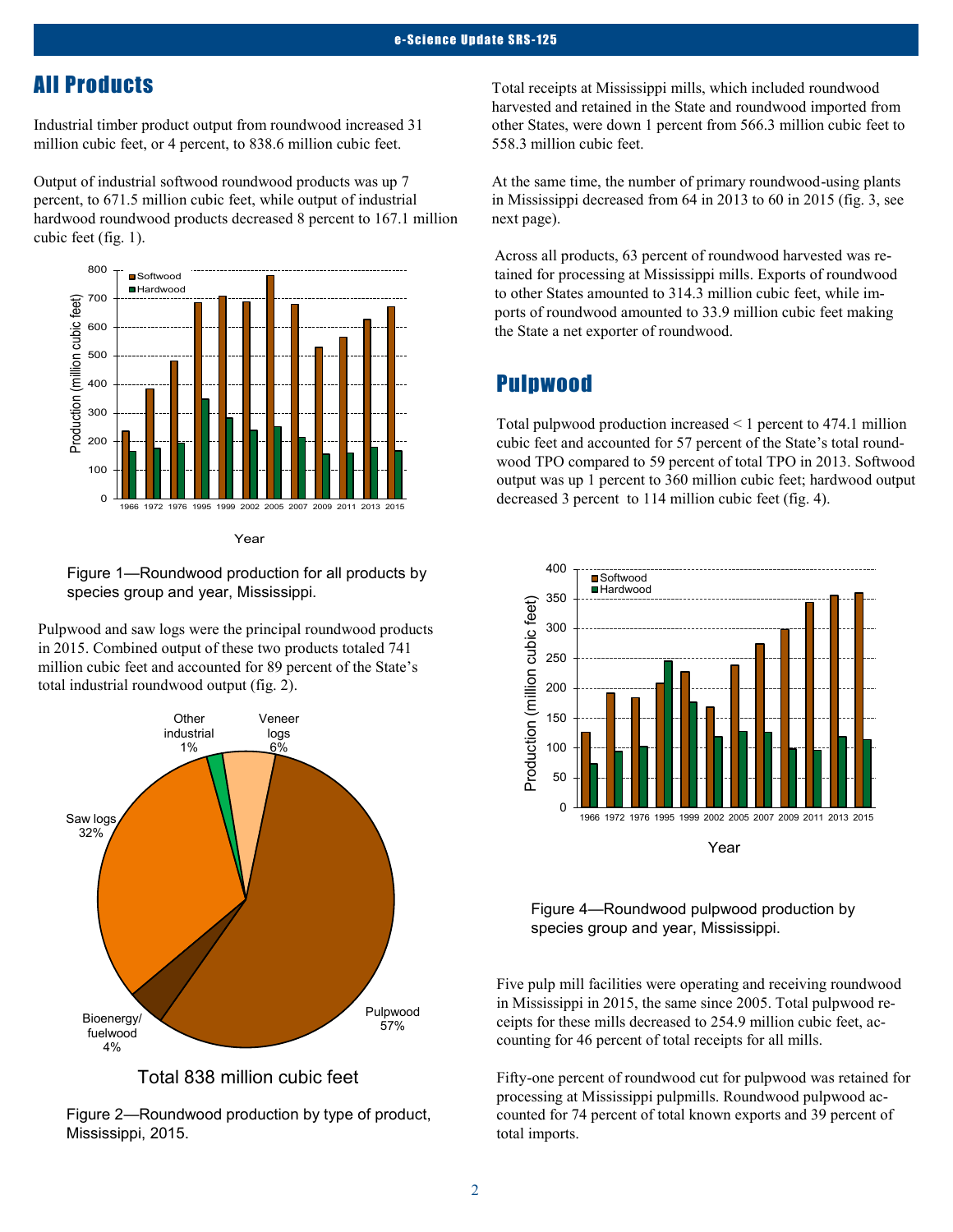

Figure 3—Primary wood-using mills, Mississippi, 2015.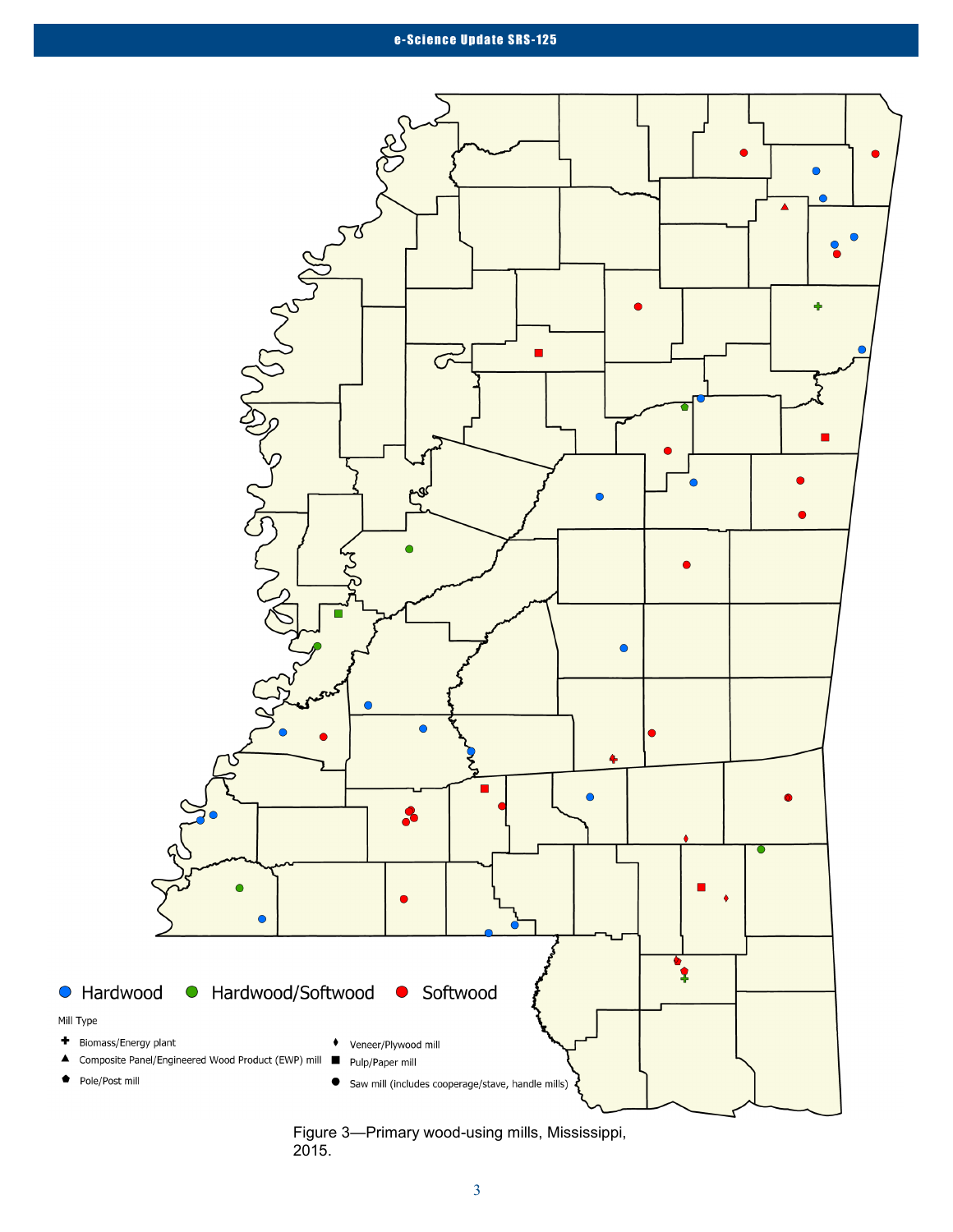## Saw Logs

Saw logs accounted for 32 percent of the State's total roundwood products. Output of softwood saw logs increased 20 percent to 221.6 million cubic feet, while that of hardwood saw logs was down 12 percent to 45.4 million cubic feet (fig. 5).



Figure 5—Roundwood saw-log production by species group and year, Mississippi.

In 2015, Mississippi had 41 sawmills, 6 less than in 2013. Total saw-log receipts were up 9.8 million cubic feet to 231.5 million cubic feet. Softwood saw-log receipts increased 12 percent to 191.4 million cubic feet, while those of hardwoods were down 21 percent to 40.1 million cubic feet.

Mississippi retained 81 percent of its saw-log production for within State manufacture, with saw-log exports exceeding imports by 35.5 million cubic feet in 2015.

#### Veneer Logs

Output of veneer logs in 2015 totaled 48.6 million cubic feet, a 10 percent decrease since 2013, and accounted for 6 percent of the State's total roundwood TPO volume (fig. 6).



Figure 6—Roundwood veneer-log production by species group and year, Mississippi.

The number of veneer mills operating in Mississippi in 2015 was 4, a decrease of 2 since 2013. Receipts of veneer logs decreased 12 percent to 49.9 million cubic feet.

## **Bioenergy**

Roundwood harvested for bioenergy totaled 34.5 million cubic feet, a 54 percent increase since 2013, and accounted for 4 percent of the State's total roundwood TPO volume (fig. 7).



Figure 7—Roundwood bioenergy production by species group and year, Mississippi.

The number of bioenergy mills operating in Mississippi in 2015 was 5, one more than in 2013. Receipts for bioenergy increased 12 percent to 16.1 million cubic feet in 2015.

Mississippi retained 44 percent of its bioenergy production for in State use, with bioenergy exports exceeding imports by 18.4 million cubic feet in 2015.

Bioenergy includes products such as industrial and residential pellets and boiler/hog fuel used in creating heat, steam or for generating electricity.

## Other Industrial Products

Roundwood harvested for other industrial uses such as poles, posts, mulch, residential firewood, logs for log homes, composite panels and all other industrial products totaled 14.4 million cubic feet. Softwood made up 100 percent of the other industrial products volume.

The number of plants producing other industrial products totaled 4 in 2015. Combined receipts of other industrial products totaled 5.9 million cubic feet.